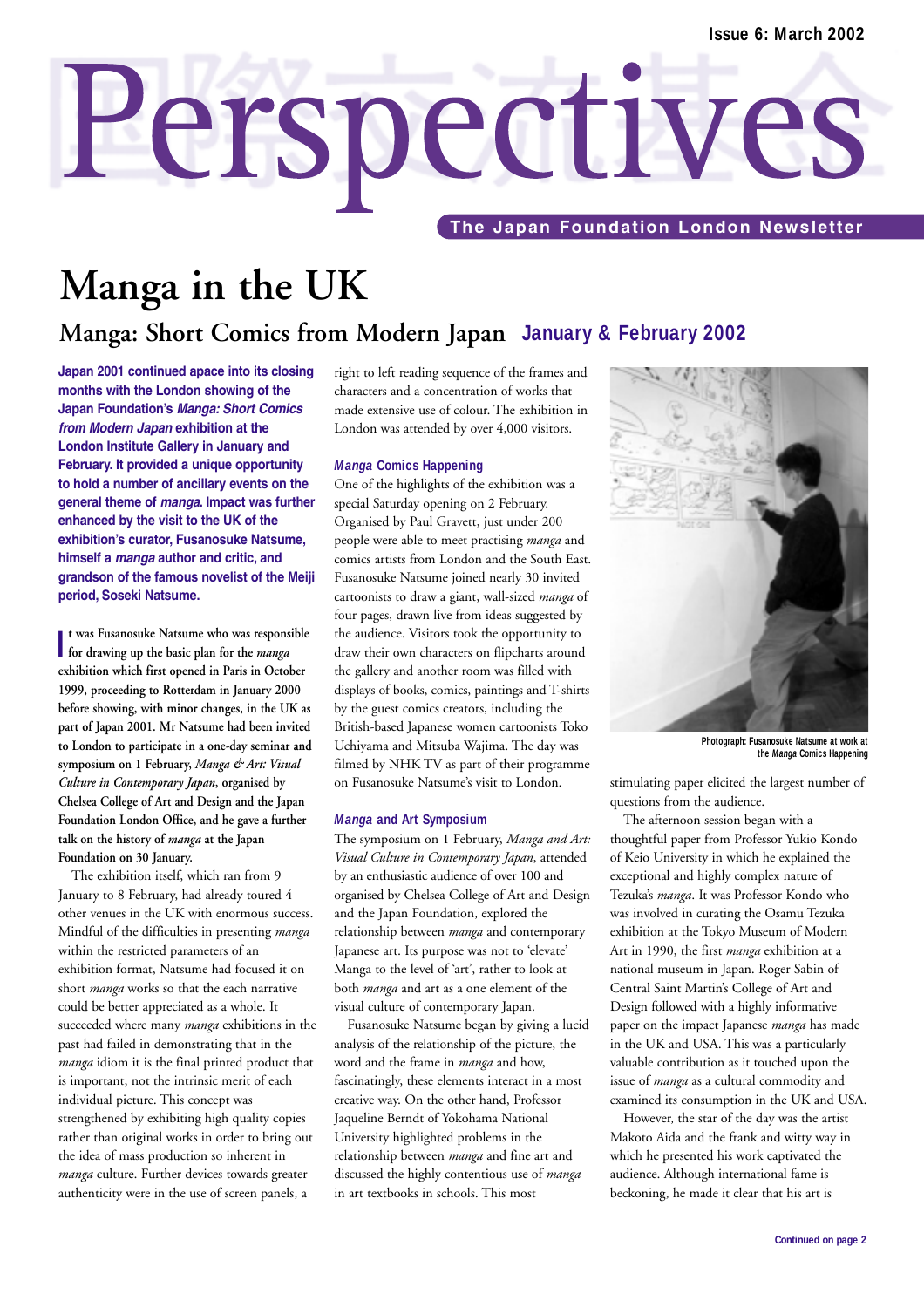### **Japan 2001**

#### **Manga in the UK continued from page 1**

grappling with Japanese domestic issues and is for the home audience. As an artist, his strongmindedness and his yearning towards *manga* was a good example of the ambivalent relationship between *manga* and Japanese contemporary art. It was illuminating to hear him say that in Japan artists cannot use *manga* in the way Lichtenstein used American comics, because the barrier between *manga* and art is not as clear cut as that between comics and art in the USA. After a fruitful and stimulating discussion we finished the day enjoying the *manga* exhibition over a well-earned drink. **Professor Toshio Watanabe Head of Research at Chelsea College of Art and Design**

#### **Talk by Fusanosuke Natsume 30 January**

Fusanosuke Natsume gave a talk to a packed hall of nearly 100 people at the Japan Foundation on 30 January on the theme *Manga: Past and Present*. Illustrating his talk with a range of slides he explained how the earliest Japanese *manga* had been influenced by the political caricatures in European newspapers. *Manga* developed with the new print media in Japan around the time of the Meiji Restoration, when traditional Edo period cartoons were gradually evolving into a more modern, satirical style. Further evolution of *manga* into its present form owed much to the comic strip, which developed mainly in America. It was, however, after the Second World War that the real *manga* boom arrived acquiring a bona-fide status in adolescent culture and creating a mass market for itself. He went on to discuss the structure of *manga*, *manga* as mass-market entertainment, and, in terms of expressive form, how it is characterised by a combination of various elements (pictures, words and frames). Pictures and words are made to converge, interfere, and combine with each other. The distinctiveness of Japanese *manga*, he maintained, stemmed from the undercurrent of traditional elements which unconsciously inform the modern forms and styles mainly borrowed from the West, and from the curious interplay of domestic and international culture.

**London is hosting another** *manga* **exhibition, entitled 'Za Manga', presenting five thousand** *manga* **books on show until 12 April at Magma Bookshop, 117-119 Clerkenwell Road, London EC1. For details see the websites: www.zamanga.com and www.magmabooks.com or ring 020 7242 9503.**

# **Nihongo Centre Celebrates the Launch of Class Acts**

**"A language that gives them experience of a different culture, a different script, a new challenge, a totally non-European style grammar."** 

**Alively video, providing a window into the experience of Japanese language secondary teaching and learning, was launched on 11 February at our London Nihongo Centre.**  *Class Acts: Success Stories from the UK Japanese Classroom***, a major Japan 2001 education initiative, is the biggest project undertaken by the Nihongo Centre to date, and the result of a year's filming in 19 secondary schools. Funded and produced by the Japan Foundation with a generous grant from Japan 2001, it provides a snapshot of the current national secondary scene, with 33 teachers demonstrating a range of successful teaching techniques and approaches to the teaching of Japanese.** 

More than 100 teachers, pupils and distinguished guests from the Anglo-Japanese and wider languages world attended the launch where young learners from Hendon School, Tavistock College, Whitgift School, Queen Mary's High School and Wolverhampton High School for Girls proudly unveiled a 20 min show reel of highlights from the video.

Tsuenyuki Osato, Director of the Nihongo Centre, said the video revealed 'the current sense of confidence amongst schools teaching Japanese,' demonstrating that 'Japanese is popular with students, can be taught to the same rigorous standard as other languages and is enormous fun at the same time.'

Sally Lewis, Head of Programmes and one of the producers of *Class Acts*, outlined the filming and editing process and explained the aims behind the video. 'We wanted to document and disseminate the excellent practice currently going on in the secondary Japanese, to produce something which would be of practical benefit to practising and trainee teachers of Japanese. Secondly, we wanted to inform headteachers and curriculum planners about the planning issues associated with teaching Japanese and inspire them with models that work. Finally, we wanted to brief colleagues in the wider languages world, in other sectors and overseas about the secondary scene.'

Schools invited to appear in the video were selected on the basis of the school curriculum model, the experience of the teacher, the balance of ages taught and the school's location.

The video contains a mix of classroom practice, advice on planning issues, and teacher

**Harry Blyther, Dinnington School**



**Ben Stainer in action at Tile Hill Wood School**



**Year 7 pupils at Whitgift School**

and pupil comments on the teaching and learning process and at a mammoth 150 minutes in length, is not meant to be viewed in one sitting. Rather, it is hoped that teachers will find it useful to dip in and out of the different sections in much the same way as one might use a reference book.

One of the strengths of the video is its rich source of comments from learners and teachers reflecting on their classroom experience. During the project, 178 interviews were conducted and the video features clips from these interviews where pupils talk candidly about their motivation for learning Japanese and what they hope they will be able to do with it in the future. As Will Smith, 18, from County Upper School in Suffolk remarks, "It's just led to so many things that I couldn't imagine doing otherwise."

Copies of the video are being distributed to UK schools currently teaching or thinking of introducing Japanese; to teacher training institutions as well as other educational and language-related bodies. For further information, contact Sally Lewis at our Nihongo Centre on Tel: 020 7838 9955.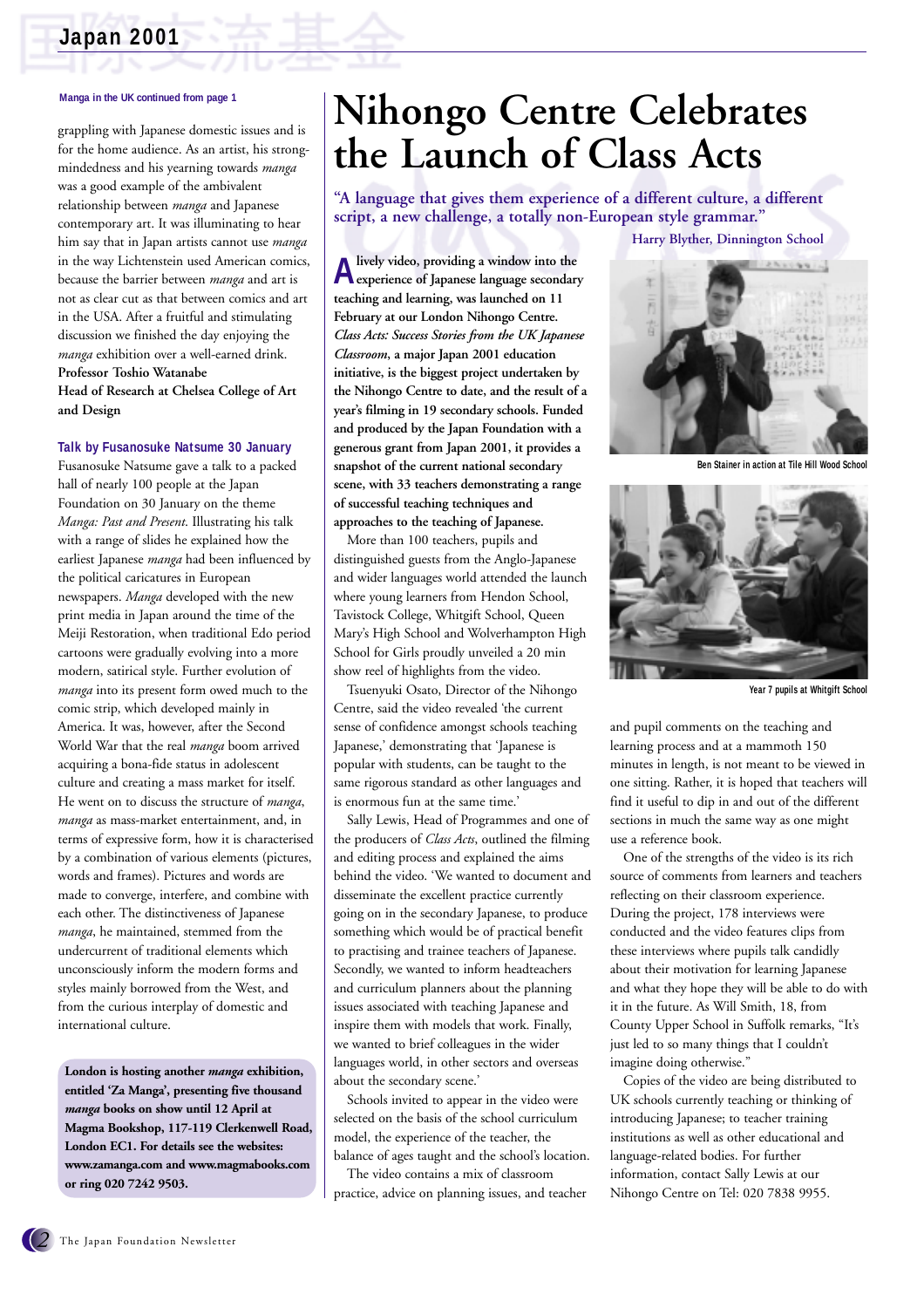# **Japan Foundation Secondary School Teachers' Annual Study Tour to Japan**

## **A Glimpse into Japanese Life**

**The run-up to the tour was, of course, both exciting and hectic. Just as the new school term began, I found myself organising my classes with a view to two weeks absence. The orientation in London was both informative and helpful. I met my selected colleagues for the first time, and was pleased to find that we were a mix of age, sex and experience.** 

A feature throughout the tour was the excellent organization. We were thoughtfully guided and there was a consistently high level of care and attention to detail. What a treat, for example, to be met at Heathrow Airport by the Japan Foundation and the Japan Airlines representative. Teachers in the UK often feel undervalued but this was the start of a special time, when I felt respect was shown to us for being members of the teaching profession.

Japan Airlines provided impeccable attention to detail throughout. I travel abroad fairly regularly and can honestly say that in all respects their service was second to none. Cleanliness and punctuality introduced us to two principles we would meet again and again.

We followed a tight schedule packed full of historical and cultural experiences. Our guide throughout was excellent combining humour with information. She kept us all strictly in line. Of course, the green umbrellas issued to our group helped!

The standard of accommodation was excellent. You can only guess at how very special and valued we felt to be feted in such a way. All hotels were of a standard infrequently experienced on British teaching salaries. We were spoiled and appreciated it!

The itinerary, although relentless, was also comprehensive. Lectures given by approachable experts gave us a background briefing that enabled us to better understand our visits. History and culture were integral. I shall always remember Hiroshima Peace Park, a sad and moving experience. Given the terrorist attack in New York and subsequent mounting international tension, our visit was all the more poignant. We all folded an origami crane and placed it, together with our hopes for a peaceful future, at the foot of a statue dedicated to the memory of all children who were victims of the atomic bomb dropped there.

Kyoto was steeped in history and culture.

I tried hard throughout the trip to record information and take photographs for colleagues in other departments, working consistently to gather relevant material, from shogun castles to kabuki theatre.

Of course, it helped the UK group's cohesion that

almost all members were practising geography teachers. I think some colleagues from different specialisms were dumbfounded to see us taking photographs of roads, pedestrian overpasses, reclaimed land, packed subways and students in (for us) unusual school uniforms! I gathered an immense amount of useful information to take back to my students and colleagues. I feel buoyed up by the very positive experience. A geographer's dream come true.

My account would be incomplete without a reference to the wonderful opportunity given to meet international colleagues. Our Japanese associates were welcoming and open to discussion. We learnt that teachers throughout the world meet similar difficulties in the classroom and we shared experiences and ideas. This was of immense benefit and I have already begun to e-mail and to write to many colleagues to set up links.

The visits to schools were an invaluable insight into a changing system. I saw much of interest – and always felt welcomed. I have never before met such respect for my profession.

Our homestay visits were a highlight and I was fortunate that my hostess spoke super English. Living with the family for one night I was privileged to meet four generations. Face to face, culture to culture, friendship grows.



**A night at a Japanese Inn**

It was both exhausting and exhilarating but what an educational and personal experience to treasure! I have talked much to my students and colleagues over the past months about my glimpse into Japanese life and will continue to do so in the coming years. The memories will remain with me forever. I hope some day to return to Japan.

**Maureen P. Ferguson Chipping Norton School**

**Applications are now invited from full-time secondary school teachers or from those who work in the administration of secondary education to this year's Study Tour. The Tour, which runs from 7- 20 November 2002, offers a valuable introduction to Japan's education system, society and culture, aiming to deepen participants' understanding of the country and to enhance their teaching resources. It is designed for those who have never visited Japan before.** 

The Tour includes visits to schools and places of educational and cultural interest in Tokyo, Kyoto, Hiroshima, and to a local prefecture. There is a one-night home stay. An interpreter/escort accompanies throughout.

The Tour is fully funded by the Japan Foundation with assistance from Japan Airlines and organised in co-operation with the Japanese Ministry of Foreign Affairs, the Ministry of Education, the Overseas Educational Society of Japan and local Prefectural Boards of Education.

*Priority* is given to humanities and social studies teachers, who teach about Japan; to Japanese language teachers *who have never visited Japan*. Applicants should have at least 3 years' experience and expect to remain in teaching for at least a further 10 years.

The deadline for application is **Friday 19 July 2002**. Further information and application forms can be obtained from this office (in writing only): *The Japan Foundation, 17 Old Park Lane, London W1K 1QT*.